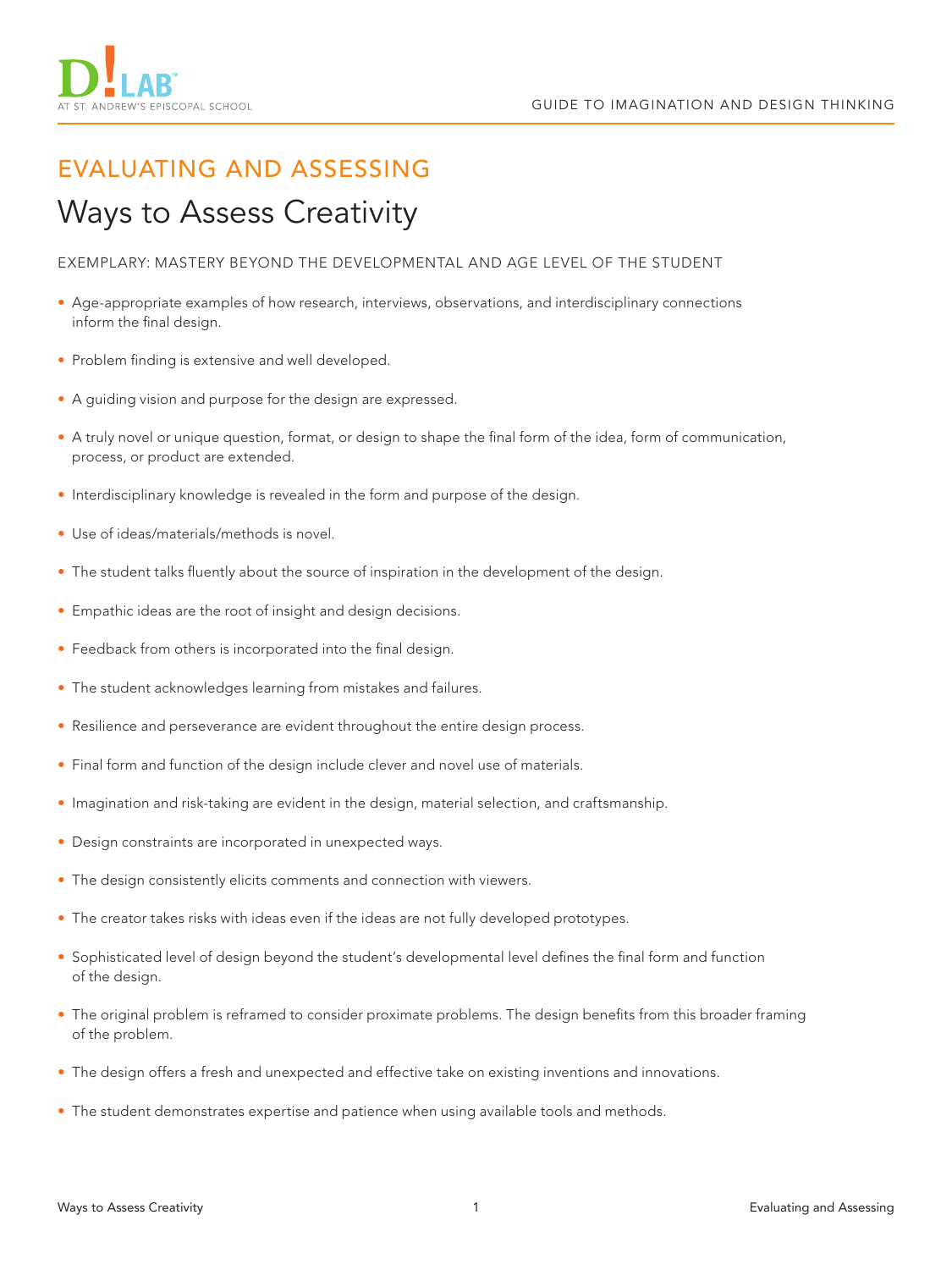- Evidence of the student's voice, style, and perspective adds a strong and distinct element to the final design.
- Risky and potentially difficult approaches to the assignment are actively sought.

### PROFICIENT: MASTERY AT THE DEVELOPMENTAL AND AGE LEVEL OF THE STUDENT

- Strong research, interviews, observations, and interdisciplinary connections support the final design decisions.
- Problem finding is well-developed.
- A guiding vision and purpose for the design are expressed.
- A novel or unique question, format, or design in order to shape the final form of the idea, form of communication, process, or product are extended.
- The design elicits emotion, comments, and connection with viewers.
- Design challenges are met with patience and resilience.
- The student links the source of inspiration to the development of the design.
- Empathic ideas are evident as the root of insight and design decisions.
- Feedback from others is incorporated into the final design.
- Final form and function of the design include a range of carefully selected materials.
- The student acknowledges learning from mistakes and failures.
- Risky and potentially difficult approaches to the assignment are actively sought.
- Imagination and risk-taking are evident in the design, material selection, and craftsmanship.
- Final design incorporates all appropriate design constraints.
- The creator takes risks with ideas even if the ideas are not fully developed prototypes.
- The student demonstrates talent when using available tools and methods.
- Evidence of the student's voice, style, and perspective adds successful elements to the final design.
- Interdisciplinary knowledge is revealed in the form and purpose of the design.
- The design offers a fresh and unexpected and effective take on existing inventions and innovations.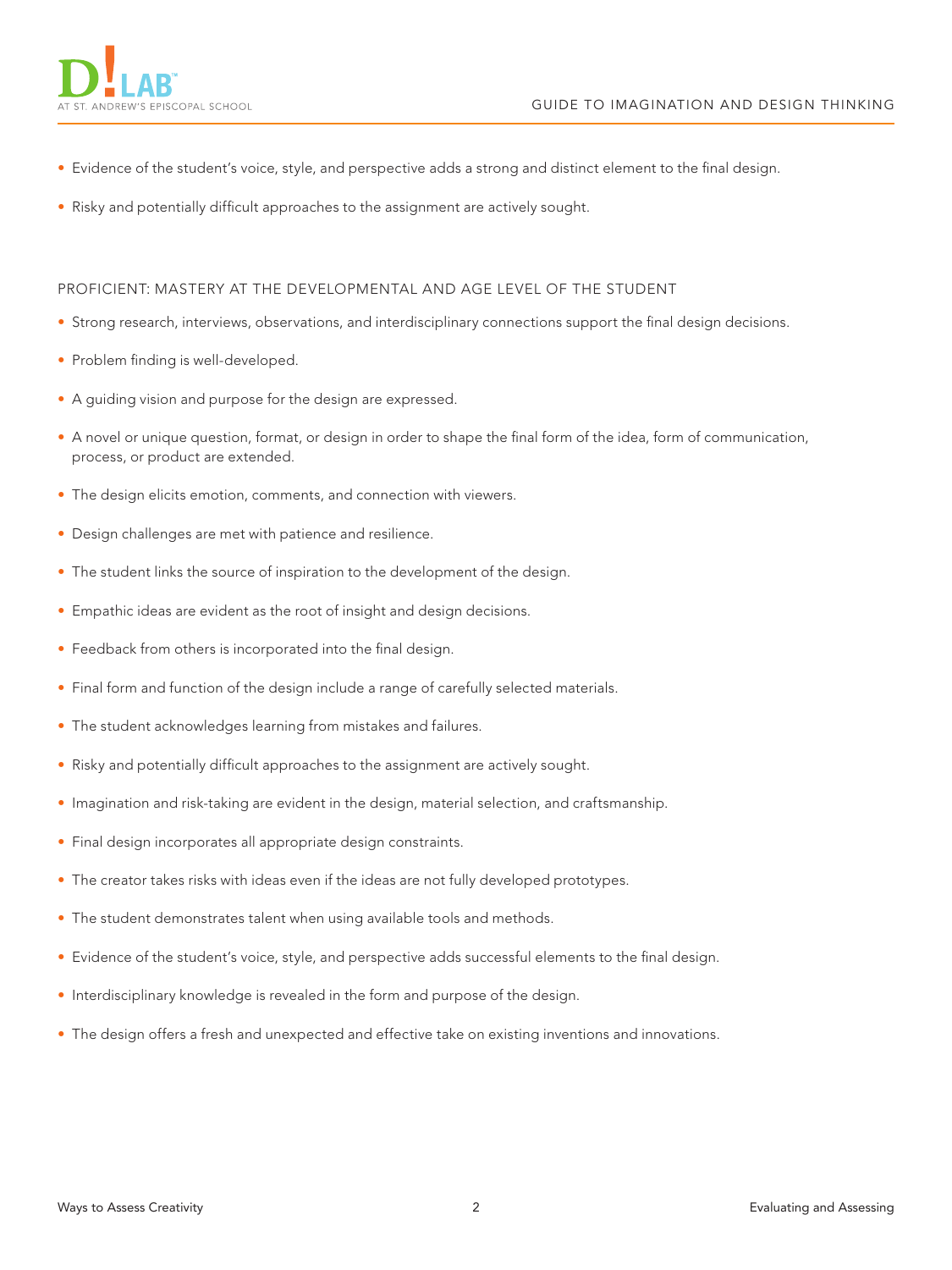

### LIMITED

- Few examples where research, interviews, observations, and interdisciplinary connections support the final design decisions.
- Problem finding is narrow and poorly developed.
- No guiding vision and purpose for the design are expressed.
- The student fails to extend a deeper question, format, or design in order to shape the final form of the idea, form of communication, process, or product.
- The student avoids any potentially risky approaches and responses to the assignment.
- Design challenges produced delays. Some of the challenges are overcome.
- Few examples where feedback from others is incorporated into the final design.
- The form and function of the design include a narrow range of materials.
- The student acknowledges mistakes and failures but no larger lessons are articulated.
- Lapses in material selection and craftsmanship are obvious.
- Final design incorporates some of the original design constraints.
- The student demonstrates only developing skill using the available tools and methods.
- Interdisciplinary knowledge is absent from the form and purpose of the final design.
- The design offers an obvious and routine way of connecting existing inventions and innovations.
- Little evidence of personal style or perspective is evident.
- The student is "stuck" on elements of the design and therefore the design seems incomplete.

#### UNDEVELOPED

- Problem finding relies on only one solution.
- There is an incoherent use of research, interviews, observations, and interdisciplinary connections to support the final design decisions.
- No cohesive question, design, or format exist in order to shape the final form of the idea, form of communication, process, or product.
- The final design is incomplete and appears unfinished.